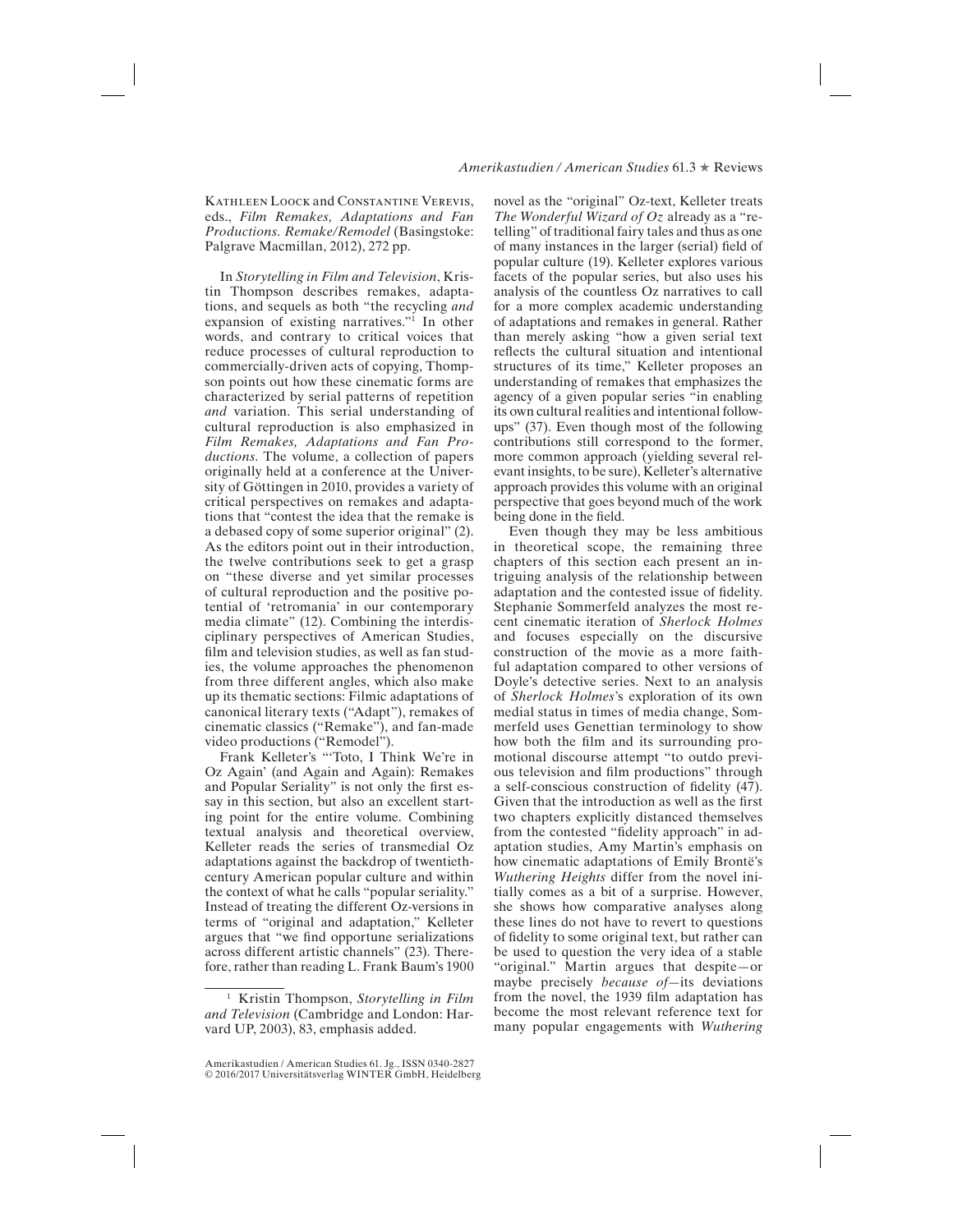## Reviews ★ *Amerikastudien / American Studies* 61.3

*Heights.* Thus, rather than Brontë or her novel, "Hollywood has created the myth of *Wuthering Heights* that has lasted until today" (71). Finally, taking the negative critical reactions to the most recent adaptation of Robert Penn Warren's *All the King's Men* as the point of departure for her analysis, Birte Otten reads the 2008 version as a self-consciously faithful adaptation of the original novel rather than a remake of the frst movie version. Resonating nicely with both preceding essays, Otten's comparative approach captures how a more "accurate" adaptation of the novel has led to a movie that is "compromised by the very aspects that are particular to Warren's *literary* narrative and that resist easy transfer into the medium of flm" (99, emphasis in the original).

The volume's second part continues to problematize simplistic understandings of concepts such as "original" and "copy," yet subtly shifts the focus from processes of intermedial adaptation to those of intramedial remaking. Kathryn Schweishelm compares the 1975 movie version of *The Stepford Wives* to its 2004 remake and succinctly illustrates how the differences between both flms refect the development of the women's movement from the second wave of feminism to contemporary postfeminism. Schweishelm argues that the 2004 movie contributes to a broader remaking of the understanding of feminism in American culture through a refection of postfeminism's "fattening out of power relations and its corresponding emphasis on individualism" (118). By comparing *Invasion of the Body Snatchers* and its numerous adaptations and remakes since the 1950s, Kathleen Loock also shows how different versions of the same story refect their respective historical context. However, in line with Kelleter, Loock does more than that; next to an impressively comprehensive analysis of all versions in one short essay, she places special emphasis on those features of the frst movie that make it such a ftting text for processes of serial remaking along the lines of "repetition, variation, and continuation" (124). In contrast, Sonja Georgi focuses on "the 'adaptation' of cultural discourses" evident in the 2004 remake of *The Manchurian Candidate* (147). Reading the most recent version in terms of cyberfiction, Georgi shows how the Cold War anxieties refected in the 1962 movie are translated into current debates on globalization and terrorism, yet continue to express anxieties about the political and cultural Other. In the fnal chapter of this section, Constantine Verevis leaves Hollywood behind and introduces the formally most selfconscious remake of the entire book. He carefully traces how *H Story*, a faux-documentary about the attempt to remake Alain Resnais's *Hiroshima mon amour*, performs the process of remaking as postmodern play. In his analysis, Verevis offers a compelling case for connecting *H Story*'s problematization of how to remake *Hiroshima mon amour* with the latter's emphasis on the impossibility to represent the reality of Hiroshima.

Even though they stress the elements of adaptation and remaking to varying degrees, the frst two parts are similar in their focus on close readings of professional movie versions of earlier flmic or literary texts. The third part, in contrast, considerably broadens the scope of the volume by explicitly focusing on the realm of fan productions. In "Remaking Texts, Remodeling Scholarship," Robin Anne Reid uses the example of "fan vidding" to critically (re-) evaluate the role of scholars in the emerging feld of fan studies. Through an analysis of fan videos that address issues of racism and sexism in *Firefy* and *Serenity*, Reid convincingly shows how academia can proft from an acknowledgment of critical work being done in fandom as well as more intersectional approaches that combine critical analyses along the lines of race, class, and gender. After Reid's rather programmatic essay, Sibylle Machat analyzes so-called fanfc trailers and shows how they remake and remodel their source text, in this case the BBC-series *Merlin*. With the help of four case studies, she elucidates this recent phenomenon and offers a classifcation of the different creative possibilities of this fan-based process of remodeling. The last two chapters are each devoted to fan-created parodies of pop-cultural texts. Lili Hartwig analyzes fanmade parodies of, among others, Kubrick's *The Shining* to illustrate the function of these texts in the wider cultural and commercial logic of Hollywood cinema. Thankfully avoiding any temptation to romanticize the role of fans in popular culture, Hartwig's essay provides a comprehensive overview of typical features that helps get a grasp on a rather recent cultural phenomenon. The same is true for Daniel Stein's contribution, which brings together many of the aspects analyzed so far and nicely bookends the volume. In his analysis of fan-based as well as professional spoofs of recent *Spider-Man* and *Batman* movies—that is, flms that already adapt and remake previ-